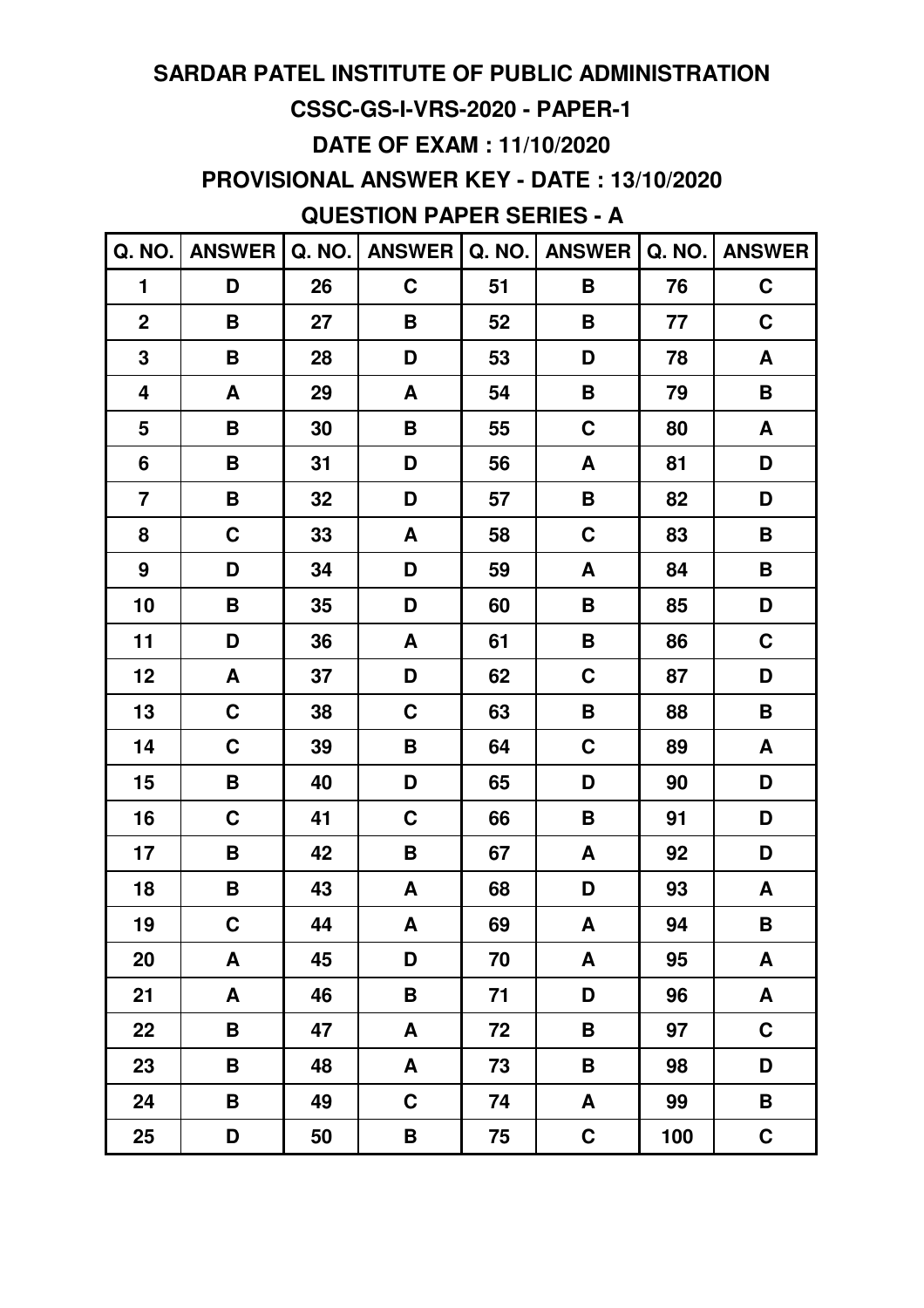### **CSSC-GS-I-VRS-2020 - PAPER-1**

### **DATE OF EXAM : 11/10/2020**

**PROVISIONAL ANSWER KEY - DATE : 13/10/2020**

### **QUESTION PAPER SERIES - B**

| Q. NO.                  | <b>ANSWER</b> | Q. NO. | <b>ANSWER</b> | Q. NO. | <b>ANSWER</b>      | Q. NO. | <b>ANSWER</b>      |
|-------------------------|---------------|--------|---------------|--------|--------------------|--------|--------------------|
| $\blacksquare$          | D             | 26     | B             | 51     | C                  | 76     | B                  |
| $\mathbf 2$             | $\mathbf C$   | 27     | D             | 52     | A                  | 77     | D                  |
| 3                       | B             | 28     | B             | 53     | B                  | 78     | B                  |
| $\overline{\mathbf{4}}$ | D             | 29     | B             | 54     | A                  | 79     | $\mathbf C$        |
| 5                       | A             | 30     | A             | 55     | D                  | 80     | $\pmb{\mathsf{A}}$ |
| 6                       | B             | 31     | B             | 56     | D                  | 81     | $\pmb{\mathsf{B}}$ |
| $\overline{\mathbf{7}}$ | D             | 32     | B             | 57     | B                  | 82     | $\mathbf C$        |
| 8                       | D             | 33     | B             | 58     | B                  | 83     | A                  |
| $\boldsymbol{9}$        | A             | 34     | $\mathbf C$   | 59     | D                  | 84     | B                  |
| 10                      | D             | 35     | D             | 60     | C                  | 85     | B                  |
| 11                      | D             | 36     | B             | 61     | D                  | 86     | $\mathbf C$        |
| 12                      | A             | 37     | D             | 62     | $\pmb{\mathsf{B}}$ | 87     | $\pmb{\mathsf{B}}$ |
| 13                      | D             | 38     | A             | 63     | A                  | 88     | $\mathbf C$        |
| 14                      | C             | 39     | $\mathbf C$   | 64     | D                  | 89     | D                  |
| 15                      | B             | 40     | $\mathbf C$   | 65     | D                  | 90     | B                  |
| 16                      | D             | 41     | B             | 66     | D                  | 91     | A                  |
| 17                      | $\mathbf C$   | 42     | $\mathbf C$   | 67     | A                  | 92     | D                  |
| 18                      | B             | 43     | B             | 68     | B                  | 93     | A                  |
| 19                      | A             | 44     | B             | 69     | A                  | 94     | A                  |
| 20                      | A             | 45     | $\mathbf C$   | 70     | A                  | 95     | D                  |
| 21                      | D             | 46     | A             | 71     | C                  | 96     | B                  |
| 22                      | B             | 47     | A             | 72     | D                  | 97     | B                  |
| 23                      | A             | 48     | B             | 73     | B                  | 98     | A                  |
| 24                      | A             | 49     | B             | 74     | $\mathbf C$        | 99     | $\mathbf C$        |
| 25                      | $\mathbf C$   | 50     | B             | 75     | B                  | 100    | $\mathbf C$        |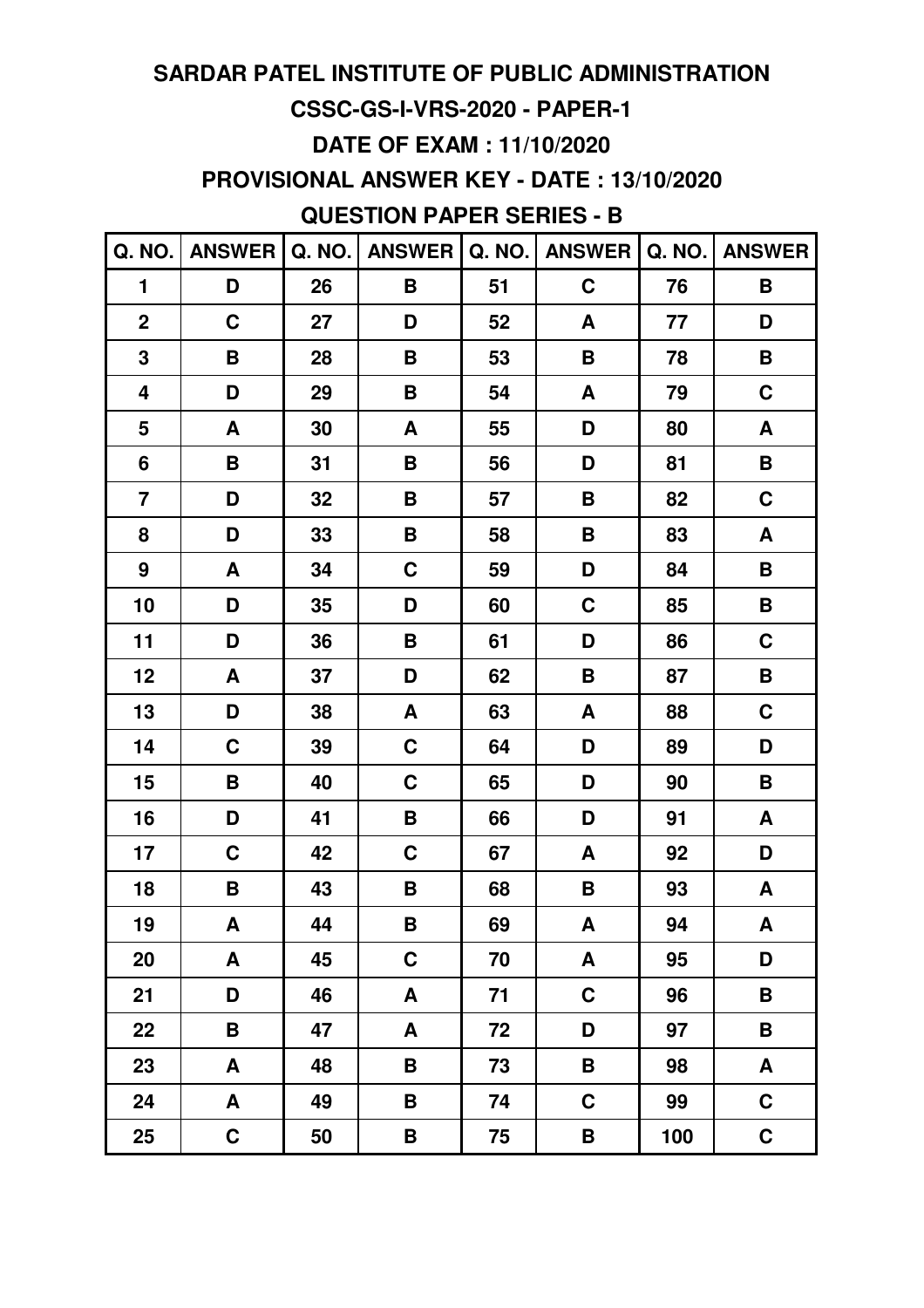### **CSSC-GS-I-VRS-2020 - PAPER-1**

### **DATE OF EXAM : 11/10/2020**

**PROVISIONAL ANSWER KEY - DATE : 13/10/2020**

**QUESTION PAPER SERIES - C**

| Q. NO.                  | <b>ANSWER</b>      | Q. NO. | <b>ANSWER</b> | Q. NO. | <b>ANSWER</b>      | Q. NO. | <b>ANSWER</b>             |
|-------------------------|--------------------|--------|---------------|--------|--------------------|--------|---------------------------|
| 1                       | B                  | 26     | $\mathbf C$   | 51     | D                  | 76     | $\mathbf C$               |
| $\mathbf 2$             | B                  | 27     | $\mathbf C$   | 52     | B                  | 77     | $\pmb{\mathsf{B}}$        |
| 3                       | D                  | 28     | A             | 53     | B                  | 78     | D                         |
| 4                       | B                  | 29     | B             | 54     | A                  | 79     | A                         |
| 5                       | $\mathbf C$        | 30     | A             | 55     | B                  | 80     | B                         |
| 6                       | A                  | 31     | D             | 56     | B                  | 81     | D                         |
| $\overline{\mathbf{7}}$ | $\pmb{\mathsf{B}}$ | 32     | D             | 57     | $\pmb{\mathsf{B}}$ | 82     | D                         |
| 8                       | $\mathbf C$        | 33     | B             | 58     | C                  | 83     | A                         |
| $\boldsymbol{9}$        | A                  | 34     | B             | 59     | D                  | 84     | D                         |
| 10                      | B                  | 35     | D             | 60     | $\pmb{\mathsf{B}}$ | 85     | D                         |
| 11                      | B                  | 36     | $\mathbf C$   | 61     | D                  | 86     | $\boldsymbol{\mathsf{A}}$ |
| 12                      | C                  | 37     | D             | 62     | A                  | 87     | D                         |
| 13                      | B                  | 38     | B             | 63     | $\mathbf C$        | 88     | $\mathbf C$               |
| 14                      | $\mathbf C$        | 39     | A             | 64     | $\mathbf C$        | 89     | B                         |
| 15                      | D                  | 40     | D             | 65     | $\pmb{\mathsf{B}}$ | 90     | D                         |
| 16                      | B                  | 41     | D             | 66     | $\mathbf C$        | 91     | $\mathbf C$               |
| 17                      | A                  | 42     | D             | 67     | B                  | 92     | B                         |
| 18                      | D                  | 43     | A             | 68     | B                  | 93     | A                         |
| 19                      | A                  | 44     | B             | 69     | $\mathbf C$        | 94     | A                         |
| 20                      | A                  | 45     | A             | 70     | A                  | 95     | D                         |
| 21                      | D                  | 46     | A             | 71     | A                  | 96     | B                         |
| 22                      | B                  | 47     | C             | 72     | B                  | 97     | A                         |
| 23                      | B                  | 48     | D             | 73     | B                  | 98     | A                         |
| 24                      | A                  | 49     | B             | 74     | B                  | 99     | $\mathbf C$               |
| 25                      | $\mathbf C$        | 50     | $\mathbf C$   | 75     | D                  | 100    | B                         |